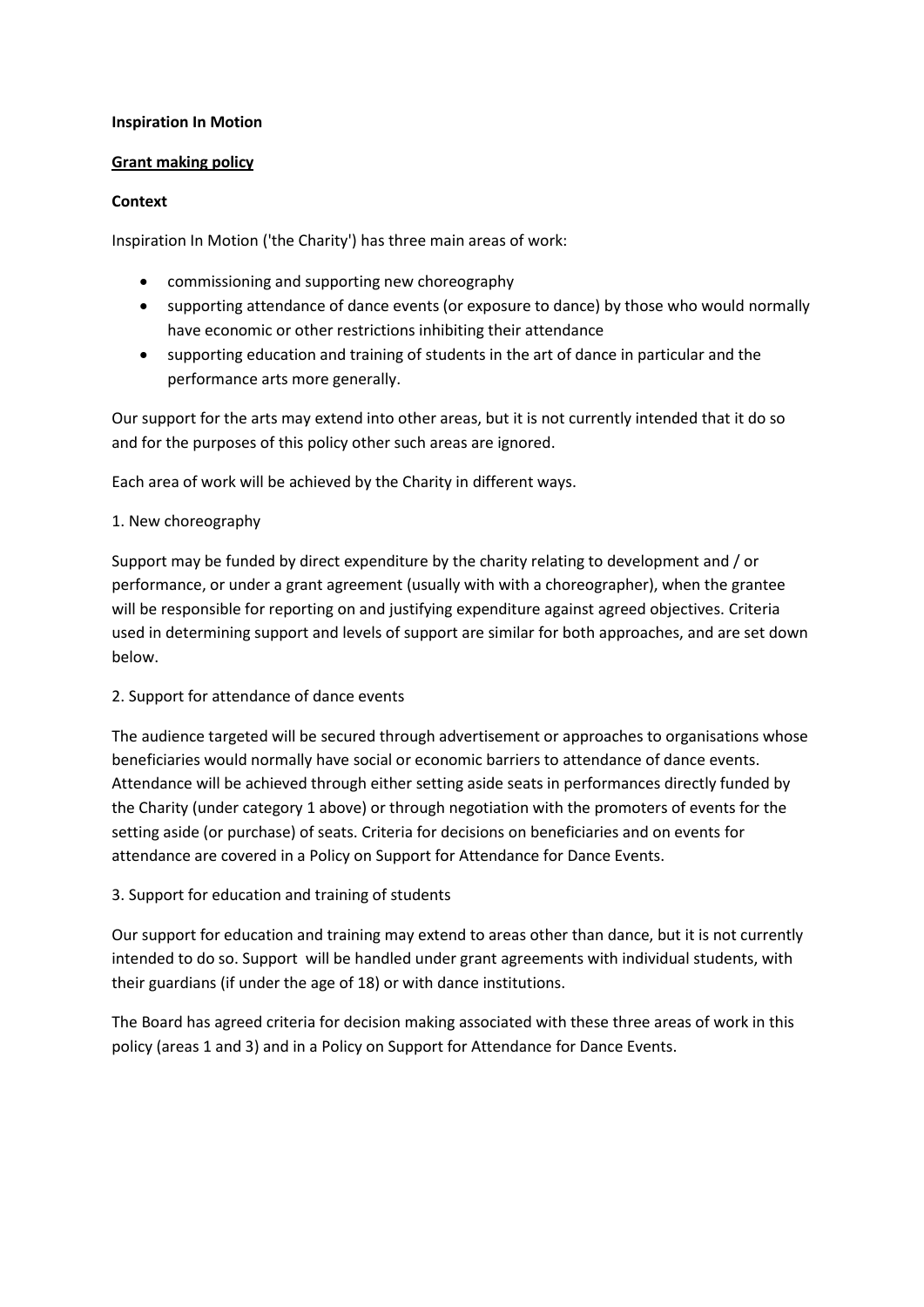### **Criteria for support**

### *1. New choreography*

Approaches to the charity will be invited from individuals who have an established record of experience in or formal education in the performing arts. Whilst we would normally expect this to be experience or education in dance, consideration will be given to those with experience or education in related arts. Individuals do not have to be UK citizens, nor do they have to be UK resident.

Whilst in the first year of the charity's existence such approaches have been by direct invitation of trustees, it is intended in the second year of operation to open up the invitation through use of a website and associated publicity, so that a wider range of projects are open to consideration.

Support will be given for projects aiming to develop and / or perform new dance work. For the avoidance of doubt, work which has been previously performed, but where it is intended that choreography be significantly changed and developed, will be considered.

Project proposals may be developed following initial verbal discussion or meetings, and should include the following details:

- Whether the project looks to development of a specific piece or pieces; if so a description should be given of the inspiration and theme of the work; the style; likely resources (dancers, music, etc) needed.
- Whether the project involves performance of work and if so details of potential venue and resources required.
- If the project does not relate to development of a specific piece or to performance, an explanation of how it will advance development of new choreography.
- Whether the project is likely to significantly develop the choreographer's experience of development of choreography and / or of production and how.

Projects will be prioritised that meet the following criteria:

- An expectation (in the opinion of the Board, supported where available by informed third party opinion) that finished work will be of artistic merit. Evidence will be drawn from the project description; video or other evidence from development work to date; previous track record in terms of choreography and its reception by critics and audiences.
- An expectation (in the opinion of the Board) that finished work will have potential for performance.
- The project is expected to significantly develop the choreographer in terms of experience, thereby building skills and knowledge for future work.
- Effectiveness of the proposed use of funds in achieving the grantee's objectives.
- Where the project is proposed by an individual who has not previously been involved in choreography the Board will need to understand the case that (a) the project can be realistically attempted and the support needed has been assessed and (b) there is a high likelihood that successful delivery of the project will result in a work that can be performed.

Support may be given by grant or by direct expenditure by the charity. The nature of support may be: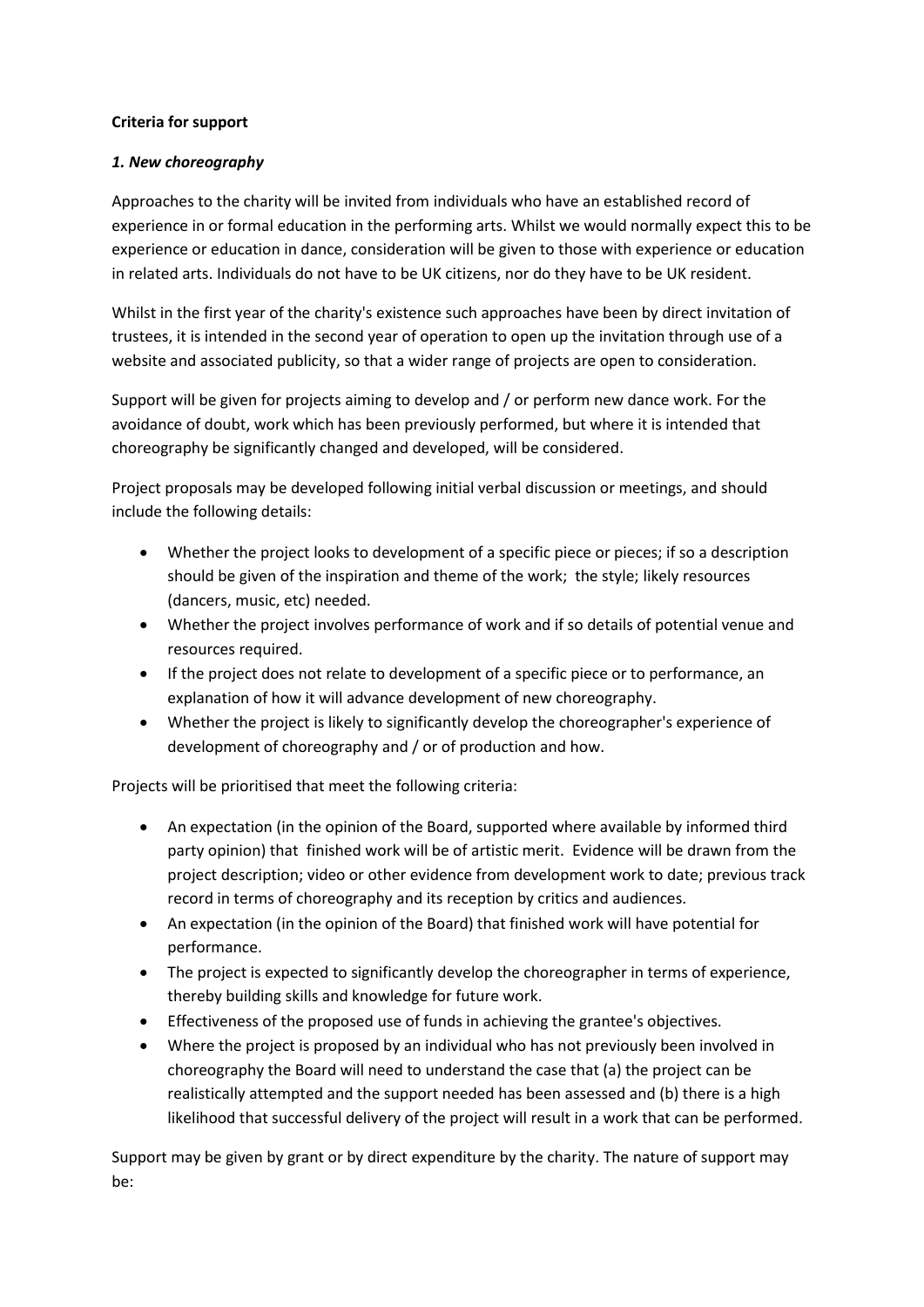- Securing studio or theatre space and facilities for development, rehearsal and performance
- Payment of dancers and other artists and technicians for development, rehearsal and performance
- Travel and accommodation costs to enable the choreographer and artists to travel to work on development or performance of a work.
- Payment of the choreographer for time involved in development and rehearsal. This will be subject to specific criteria.

A stipend will only be offered to a choreographer where:

- In the view of the Board there is good reason to believe that progress of the project depends on some degree of financial support for the choreographer.
- The hourly rate is considered aligned with that for freelance dancers.
- The stipend element of the associated budget is 20% or less of the total budget.

## *2. Support for education and training of students*

Criteria for selection of students for support will be:

- Students are in training or education with a reputable institution or qualified individuals.
- Students are considered to have significant potential.

Support will be given to activities which meet the following criteria:

- Development of the student as a dancer or choreographer.
- Exposure to expertise or different training regimes which broaden the student's understanding and range.

In addition the charity will consider making grants to institutions involved in dance education or training where there is a demonstrable need for funding for projects supporting students.

## **Decision Making and Administration of grants**

In inviting projects, the charity will indicate a maximum level of grant which will be considered; this level will be annually assessed.

Projects will be presented to the Board as follows:

- Description of objectives of project
- Project budget
- Reasons why project and individuals supported meet criteria

Where potential funding is not in place the Board will take the decision to look for specific sponsorship for a project, or fund partially or totally from General Funds. In addition the Board may want to prioritise projects through ranking in terms of practicability and likely merit.

When it is decided to proceed and funding is available then the Charity will arrange a grant agreement between the charity and the individual (or in the case of a school the organisation). This agreement will set down the objectives of the project, the project budget, timing of funding and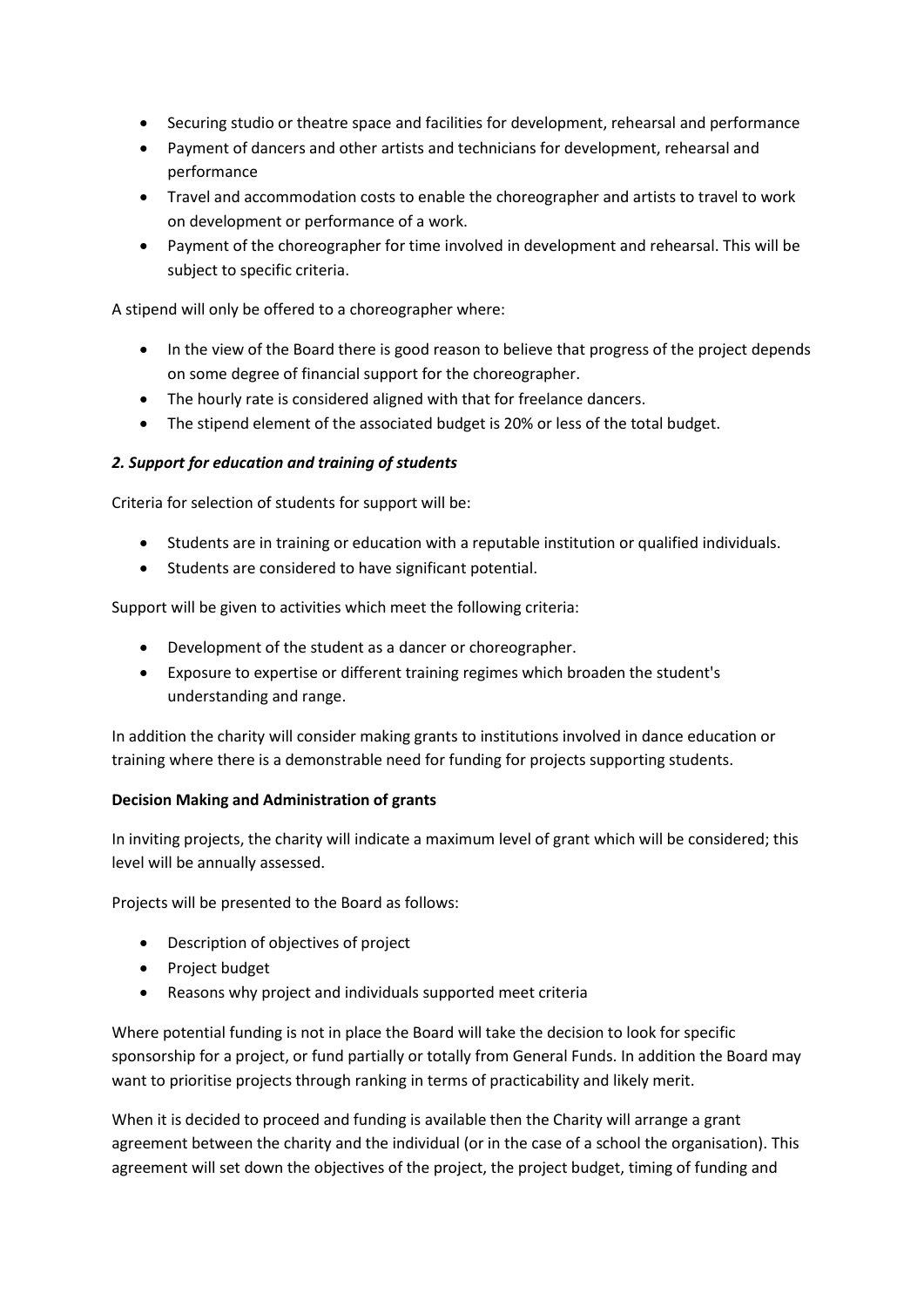reporting duties of the recipient. Alternatively the Charity may communicate to the individual or organisation the basis of the budget for direct support for the project.

Signature of the grant agreement by all parties is a prerequisite before funding commences. Reporting on expenditure and achievement of objectives will be a requirement of the grant; failure to comply will result in pursuit of compliance and ultimately to pursuit of return of grant monies.

A template grant agreement forms an Appendix.